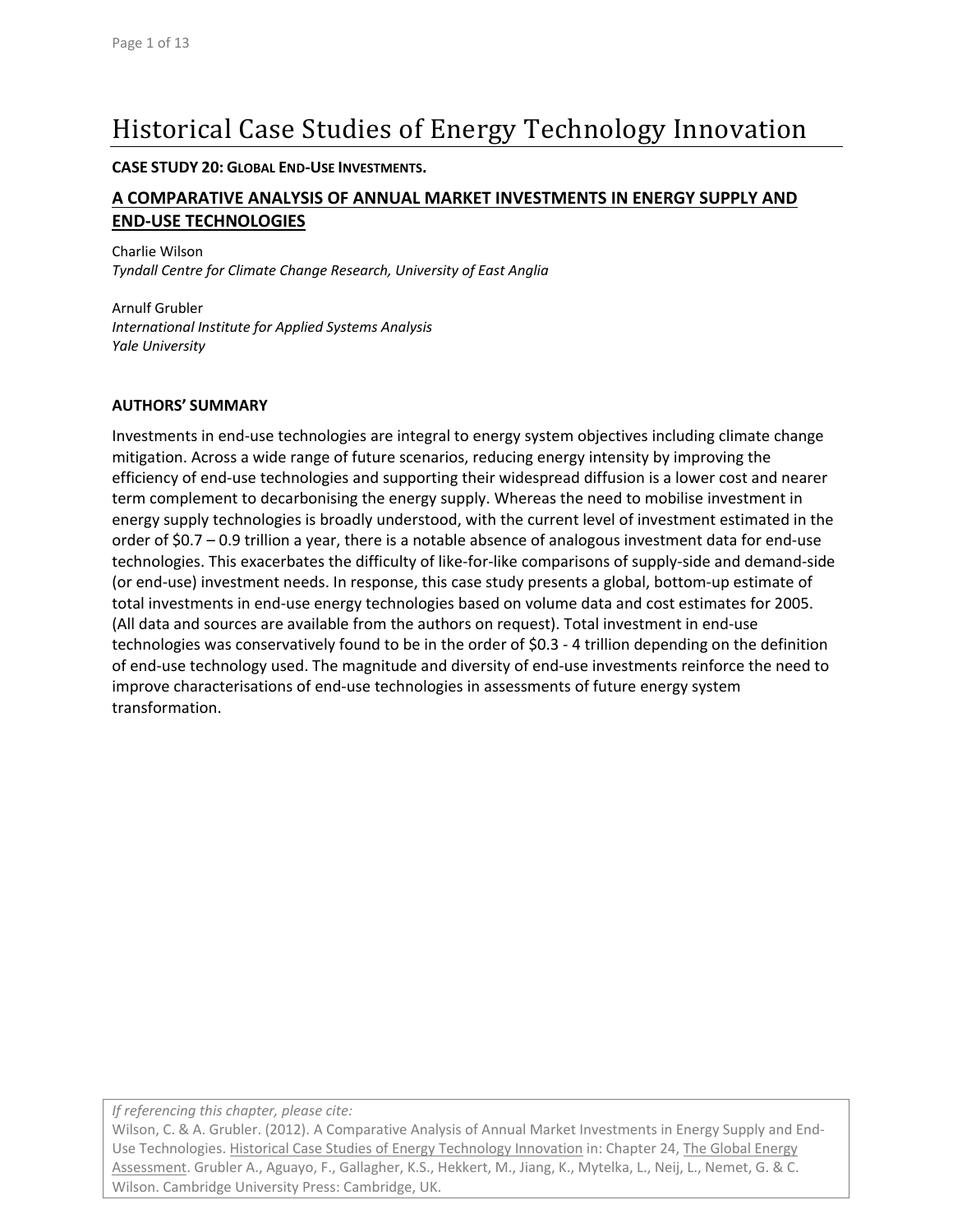# **1 INTRODUCTION: INVESTMENT NEEDS FOR ENERGY SYSTEM TRANSFORMATION**

Across a wide range of future scenarios, reducing energy intensity by improving the efficiency of end‐use technologies is a lower cost complement to reducing the carbon intensity of the energy supply in the nearer term (see, for example, Urge-Vorsatz and Metz, 2009). Modelling assessments find energy efficiency improvements in buildings, appliances, vehicles, industrial processes, and so on, to represent the largest, and least costly source of potential emission reductions (p40, IEA, 2008a). The ranking of efficiency and conservation as the most important mitigation options is also robust to different scenario and technology assumptions (Riahi et al., 2007). Supply curves of emission reductions similarly highlight the low or negative marginal abatement costs associated with improved efficiency of end‐use technologies (Enkvist et al., 2007).

Substantive investments are required to ensure both efficient end‐use technologies and low carbon energy supply technologies diffuse widely throughout the energy system (Nakicenovic and Rogner, 1996). This case study is concerned with the magnitude of these 'diffusion' investments in market settings, covering both energy supply and end‐use technologies. Energy supply technologies extract, process, transport and convert primary energy into energy carriers, and distribute them to the point of use (e.g., oil wells, drilling rigs, pipelines, refineries, tankers, gas stations). Energy end‐use technologies provide useful energy services to final users (e.g., mobility in the transportation sector, space conditioning in the residential and commercial sectors).

The magnitude of current and future 'diffusion' investments in energy supply technologies is relatively well characterised in both reference (or baseline) scenarios and in climate change mitigation scenarios (IEA, 2009), although scenario studies do not typically disclose in detail their underlying base year investment estimates. Analogous estimates for end‐use technologies are comparatively weak and patchy. This prevents like‐for‐like comparisons of capital investment requirements between the supply and demand sides of the energy system.

In this case study, we briefly review current estimates of global diffusion investments in energy technologies, and distinguish the different approaches used. We then provide bottom‐up, granular estimates of current investments in the principal types of end-use technology worldwide. (By granular, we mean disaggregated to, or resolved at, the level of individual technologies). We compare the magnitude and diversity of these end-use investments to analogous estimates for the energy supply. We conclude by arguing for the centrality of end-use technology investments in the analysis of global energy system challenges, particularly climate change mitigation.

## **2 ENERGY TECHNOLOGY INVESTMENT ESTIMATES**

#### **2.1 Current Investments in Energy Technologies**

Current levels of investment in the global energy system are estimated by the International Energy Agency (IEA) in the range \$0.7 – 0.9 trillion a year (IEA, 2008b; 2009). This is in line with an estimate for the Global Energy Assessment of \$0.96 trillion (Riahi et al., 2012). Both calculate energy supply investments only, with over half the total attributed to electricity plant and transmission infrastructure. (All investment data in this paper are expressed in 2005\$ using global GDP deflators, unless otherwise

*If referencing this chapter, please cite:*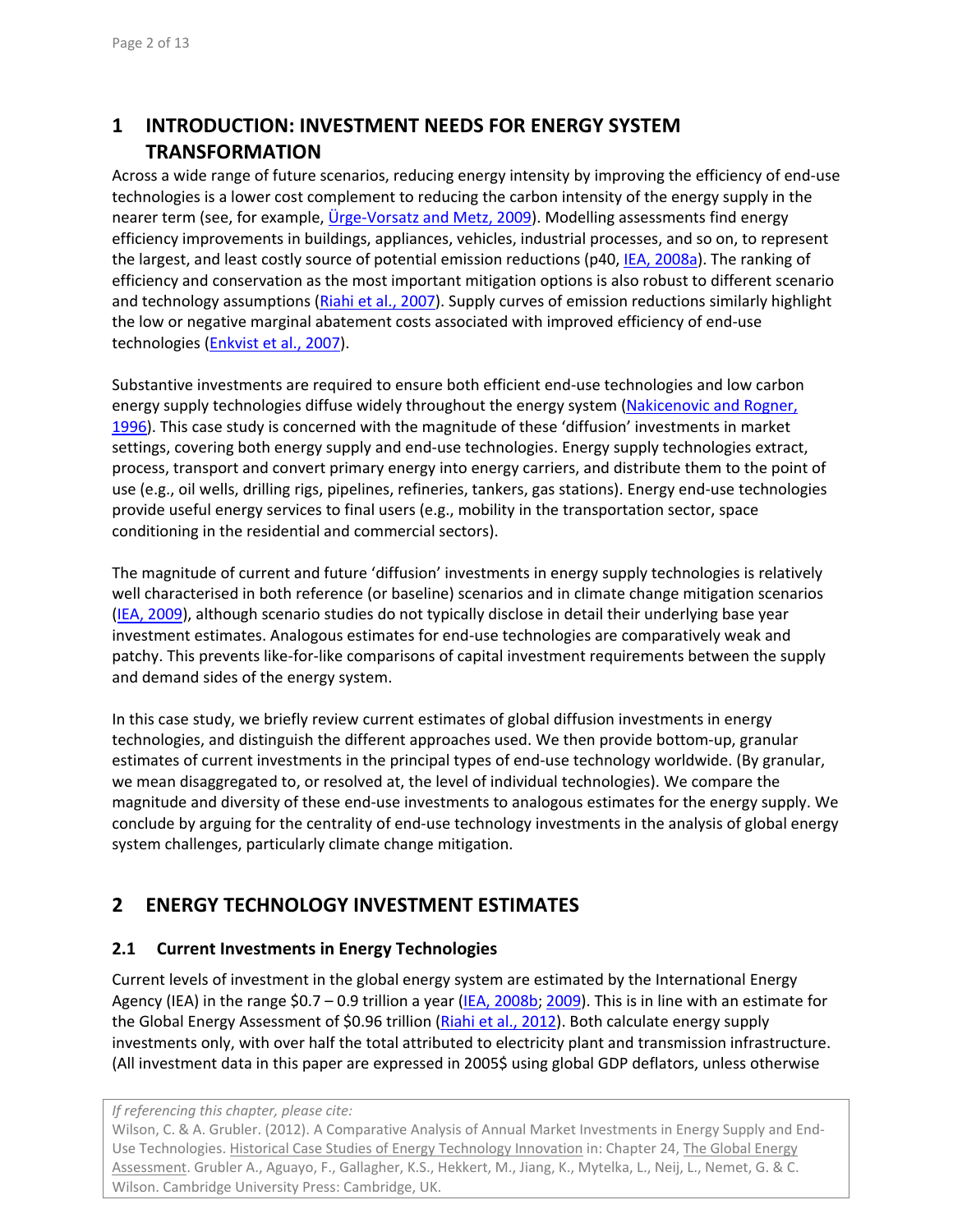noted). These data broadly compare with earlier estimates of \$0.6 trillion a year in the IEA's World Energy Investment study (IEA, 2003), and annual averages of \$0.7 - 1.1 trillion and \$1 trillion for the period 1990 ‐ 2020 taken from, respectively, the Global Energy Perspectives scenario study (Nakicenovic and Rogner, 1996) and the World Energy Council scenario study (WEC, 1993).

### **2.2 Climate Change Mitigation & Future Investments in Energy Technologies**

Estimating future energy technology investment needs is one approach to costing climate change mitigation. Estimates are either expressed in absolute terms as *total investments*, or in relative terms as *incremental investments* needed to move from some reference or baseline scenario to a defined mitigation scenario.

Alternative approaches are to express incremental mitigation costs relative to a reference scenario in terms of economy-wide impacts on GDP (e.g., Edenhofer et al., 2010; Stern, 2006) or in terms of sectorial or economy-wide abatement costs (Levine et al., 2007; van Vuuren et al., 2009). Ranking technologies by their abatement cost per tCO<sub>2</sub> (y-axis) in combination with their emission reduction potential (x-axis) also generates supply curves for emission reductions (McKinsey, 2009) which are widely used in modelling studies (Cofala et al., 2008). Here, however, our interest is in the investment estimates generated by such studies.

The most widely cited investment figures are published by the International Energy Agency in their authoritative annual report, the World Energy Outlook. This details the dominant challenges for the global energy system and projects its development over a decadal timeframe (IEA, 2009). The 'Reference Scenario' of the 2009 World Energy Outlook identifies energy‐related cumulative investments in the period to 2030 equivalent to around \$1 trillion a year (p104, IEA, 2009). This *total* investment estimate disaggregates into power generation and transmission (53%), upstream oil and gas (23% and 20%), and coal (3%): all energy supply technologies. *Total* investment requirements are not estimated for end‐use technologies.

*Incremental* investments required in end-use technologies to mitigate climate change are also (partially) estimated. Relative to the costs of the 'Reference Scenario' over the period to 2030, the additional costs of a '450 Scenario' are estimated at \$0.4 trillion per year (p258, IEA, 2009). The '450 Scenario' describes a stabilisation of atmospheric concentrations of CO<sub>2</sub>-equivalents at 450 ppmv. Around 80% of the additional investment in the 450 Scenario is in end‐use technologies, disaggregated into transport (44%), buildings (24%) and industry (10.5%), with the remainder attributed to energy supply technologies (p104, IEA, 2009)*. Total* investments in end‐use technologies in the mitigation scenario cannot be estimated as investment subcategory totals and sectoral breakouts are not reported for the reference scenario.

Table 1 summarises these and other capital investment estimates illustrating the asymmetric treatment of energy supply and end‐use technologies. *Total* investments are only estimated for energy supply technologies. The corresponding column for end-use technologies in Table 1 is blank except for the (IEA, 2008a) study which is discussed below. To the extent they are estimated, investments in end‐use technologies are expressed in *incremental* terms (i.e., relative to a reference scenario).

The Global Energy Assessment scenarios, for example, report cumulative investments to 2050 which combine *total* investments in energy supply technologies and *incremental* investments in end‐use

#### *If referencing this chapter, please cite:*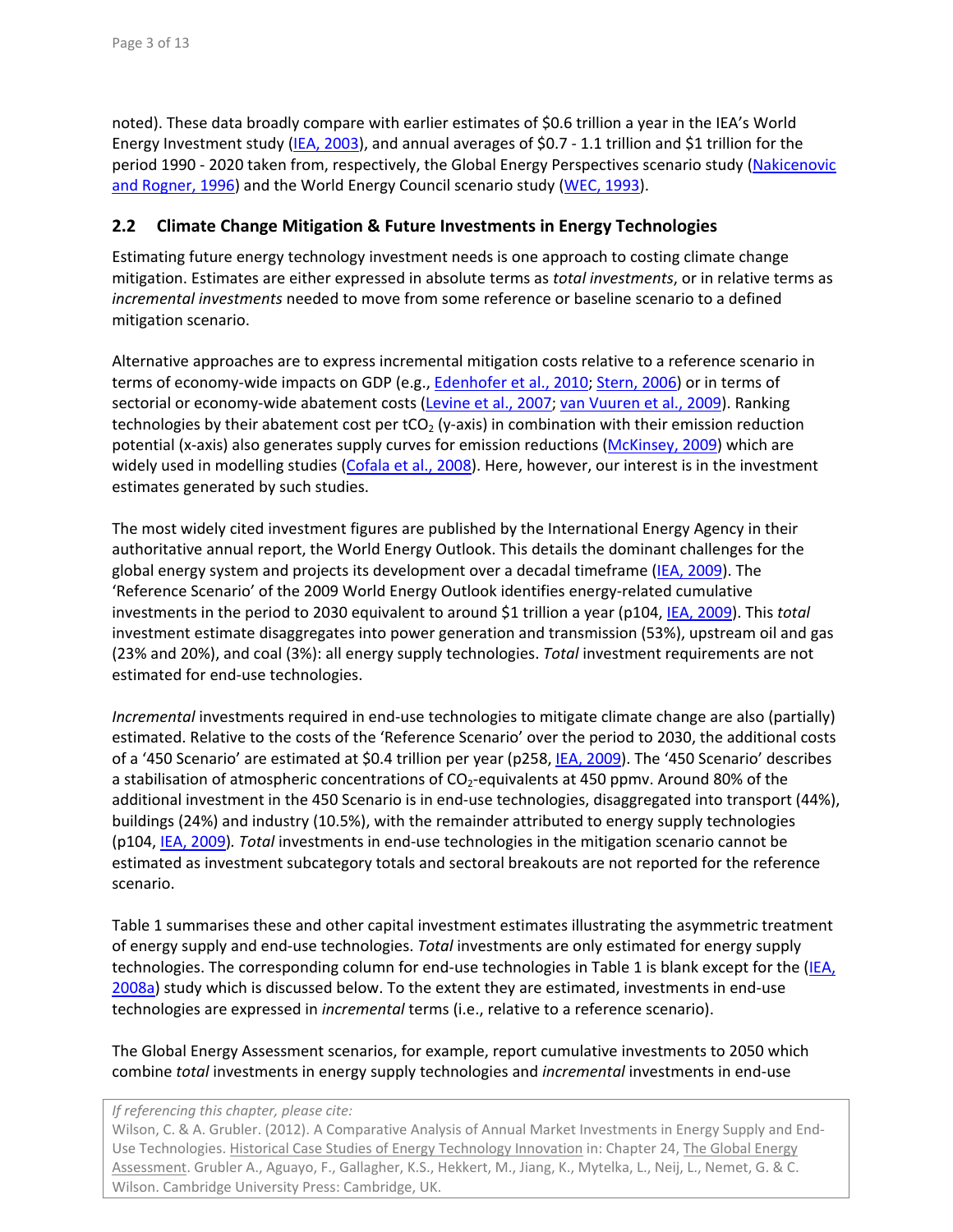efficiency to meet a 2<sup>o</sup>C stabilisation target (**Riahi et al., 2012**). *Total* investments in end-use technologies are not reported.

Another recent study used three modelling groups' estimates of the investment requirements to reach a 450ppm CO2‐only stabilisation target (Luderer et al., 2009). In this case, *total* investment requirements were estimated for both reference and mitigation scenarios, but only for 5 categories of energy supply technology.

An earlier study based on detailed modelling representations of the residential, commercial, industrial and transportation end‐use sectors did report the *incremental* investment needs for end‐use technologies in a 2<sup>o</sup>C climate stabilisation scenario (Hanson and Laitner, 2006). In this case, however, *total* investments in the reference scenario were not reported.

The lack of total investment estimates for end‐use technologies in both reference and mitigation scenarios prevents a meaningful, holistic appreciation of the financing needs of future energy system transformation. Estimating incremental but not total investments creates an additional problem as the magnitude of incremental investments in the mitigation scenario depends on the extent to which total investments are already assumed to characterise the reference scenario (van Vuuren et al., 2009). This problem is particularly marked for end‐use technologies in reference scenarios with strongly falling energy intensity, giving rise to a substantive reduction in apparent end‐use investment requirements relative to energy supply investments (Riahi et al., 2007).

*If referencing this chapter, please cite:*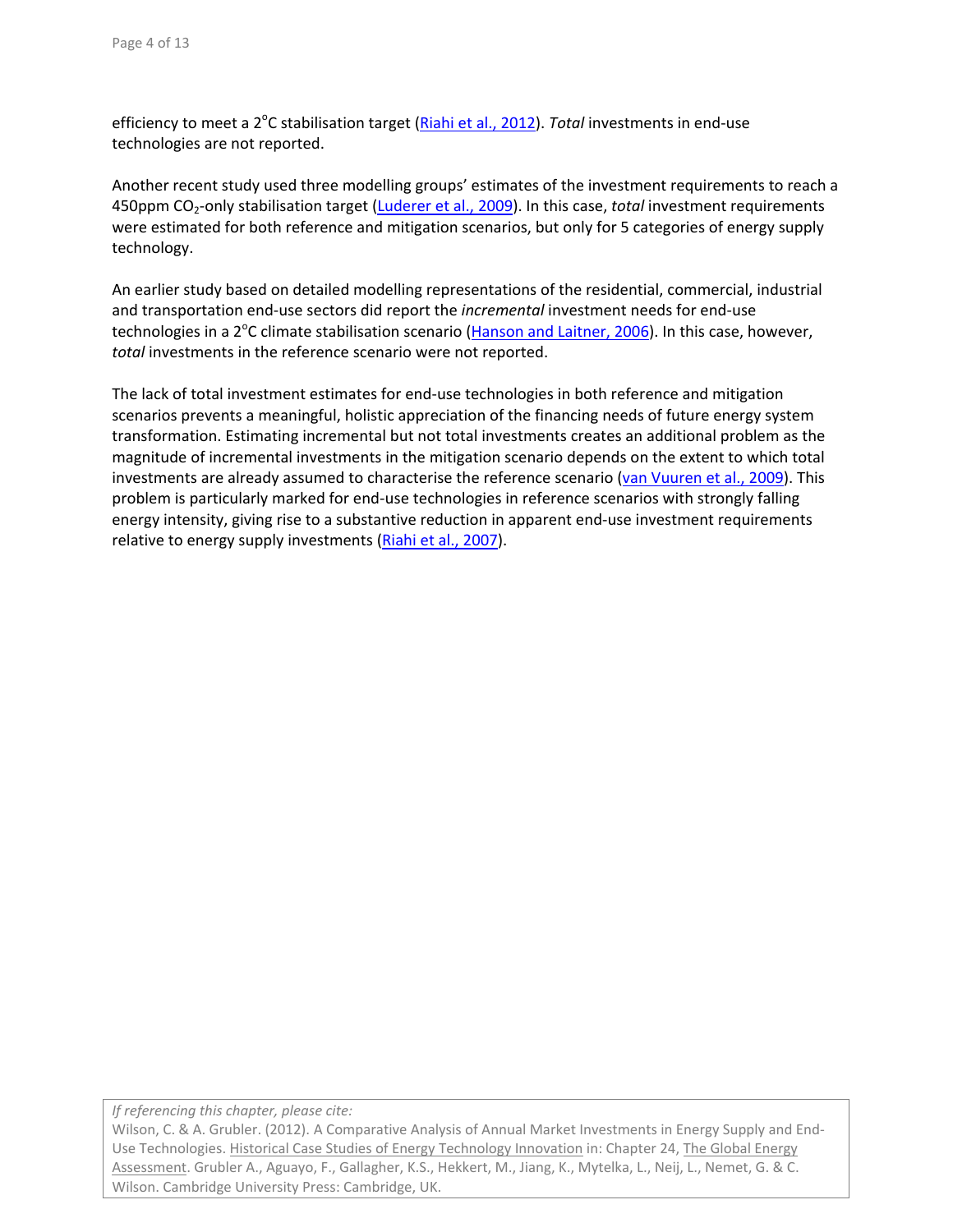**TABLE 1. COMPARISON OF FUTURE ENERGY SUPPLY AND END‐USE TECHNOLOGY INVESTMENT NEEDS GLOBALLY (ANNUAL APPROXIMATIONS).** NOTES: STUDIES REPORT INVESTMENT NEEDS DIFFERENTLY, TYPICALLY ON A CUMULATIVE BASIS OVER LONG TIMESCALES (SEE 'REPORTED INVESTMENT DATA' COLUMN). HERE, ANNUAL INVESTMENTS ARE APPROXIMATED TO AID COMPARABILITY USING SIMPLE LINEAR ASSUMPTIONS AND ADJUSTED TO 2005\$ USING GLOBAL GDP DEFLATORS; THESE ANNUAL ESTIMATES ARE INDICATIVE ONLY AND SHOULD NOT BE ATTRIBUTED TO THE CORRESPONDING STUDIES.

| <b>STUDY</b>     | <b>REPORTED</b>   | <b>TOTAL ANNUAL</b>                               |                                        | <b>INCREMENTAL ANNUAL INVESTMENT</b> | <b>ASSOCIATED</b>        |                                 |                            |
|------------------|-------------------|---------------------------------------------------|----------------------------------------|--------------------------------------|--------------------------|---------------------------------|----------------------------|
|                  | <b>INVESTMENT</b> | <b>INVESTMENT</b><br>NEEDS (APPROXIMATED, 2005\$) |                                        |                                      |                          |                                 | <b>INTEGRATED</b>          |
|                  | <b>DATA (AS</b>   | <b>NEEDS</b>                                      |                                        |                                      |                          |                                 | <b>ASSESSMENT</b>          |
|                  | <b>BASIS FOR</b>  | (APPROXIMATED,                                    |                                        |                                      |                          |                                 | <b>MODELS</b> <sup>A</sup> |
|                  | <b>ANNUAL</b>     | 2005\$)                                           |                                        |                                      |                          |                                 |                            |
|                  | <b>ESTIMATES)</b> | <b>SUPPLY</b>                                     | END-                                   | <b>SUPPLY</b>                        | END-                     | <b>BASIS OF</b>                 |                            |
|                  |                   |                                                   | <b>USE</b>                             |                                      | <b>USE</b>               | <b>INCREMENTAL</b>              |                            |
|                  |                   |                                                   |                                        |                                      |                          | <b>ESTIMATES</b>                |                            |
| <b>Nakiceno</b>  | cumulative        | $$0.7 - 1.1$                                      | $\blacksquare$                         | $\overline{\phantom{0}}$             | $\overline{a}$           | no reference                    | MESSAGE                    |
| vic and          | investment to     | tr                                                |                                        |                                      |                          | scenario reported               |                            |
| Rogner,          | 2020 (1990\$) in  |                                                   |                                        |                                      |                          |                                 |                            |
| 1996             | three scenarios   |                                                   |                                        |                                      |                          |                                 |                            |
| <b>Hanson</b>    | average annual    | $\Box$                                            | $\frac{1}{2}$                          | $-50.01$                             | \$0.07                   | from reference to               | AMIGA                      |
| and              | investment to     |                                                   |                                        | $tr^b$                               | tr                       | mitigation scenario             |                            |
| Laitner,         | 2060 (2000\$)     |                                                   |                                        |                                      |                          | (2°C stabilisation)             |                            |
| 2006             |                   |                                                   |                                        |                                      |                          |                                 |                            |
| IEA,             | cumulative        | \$0.6 tr                                          | \$5.0                                  | \$0.1 tr                             | \$0.9 tr                 | from reference to               | IEA models                 |
| 2008a            | investment to     |                                                   | $\operatorname{tr}^{\operatorname{c}}$ |                                      |                          | 'BLUE scenario' (50%            |                            |
|                  | 2050 (2005\$)     |                                                   |                                        |                                      |                          | reduction in CO <sub>2</sub>    |                            |
|                  |                   |                                                   |                                        |                                      |                          | emissions by 2050)              |                            |
| <b>IEA, 2009</b> | cumulative        | \$1.0 tr                                          | $\overline{a}$                         | \$0.1 tr                             | \$0.4 tr                 | from reference to               | <b>IEA</b> models          |
|                  | investment to     |                                                   |                                        |                                      |                          | '450 Scenario' (450             |                            |
|                  | 2030 (2008\$)     |                                                   |                                        |                                      |                          | ppmv CO2-eq.)                   |                            |
| Luderer          | average annual    | $$0.5 - 0.6$                                      | $\equiv$                               | $-50.2$                              | $\overline{\phantom{a}}$ | from reference to               | IMACLIM,                   |
| et al.,          | investment to     | tr                                                |                                        | $tr^b$ -                             |                          | mitigation scenario             | REMIND, WITCH              |
| 2009             | 2030 (2005\$)     |                                                   |                                        | \$0.7 tr                             |                          | (450 ppmv CO <sub>2</sub> only) |                            |
| Riahi et         | cumulative        | $$1.4 - 1.8$                                      | $\overline{a}$                         | $\overline{a}$                       | $$0.3 -$                 | no reference                    | MESSAGE                    |
| al., 2012        | investment to     | tr                                                |                                        |                                      | $0.5$ tr                 | scenario reported               |                            |
|                  | 2050 (2005\$) in  |                                                   |                                        |                                      |                          |                                 |                            |
|                  | three scenarios   |                                                   |                                        |                                      |                          |                                 |                            |
| van              | $$0.1 - 1.0$ tr   | not commensurate with investment                  |                                        |                                      |                          | from reference to               | AIM, E3MG,                 |
| <b>Vuuren</b>    | abatement         | data; not disaggregated by energy                 |                                        |                                      |                          | mitigation scenario             | ENV-Linkages,              |
| et al.,          | costs in 2030     | supply and end-use                                |                                        |                                      |                          | (450 ppmv CO <sub>2</sub> -eq.) | IMAGE,                     |
| 2009             | (2000\$)          |                                                   |                                        |                                      |                          |                                 | MESSAGE,                   |
|                  |                   |                                                   |                                        |                                      |                          |                                 | WorldScan                  |
| Stern,           | -2% to 5% loss    | not commensurate with investment                  |                                        |                                      |                          | from reference to               | various                    |
| 2006             | of GDP            | data; not disaggregated by energy                 |                                        |                                      |                          | mitigation scenario             |                            |
|                  |                   | supply and end-use                                |                                        |                                      |                          | (500-550 ppmv CO <sub>2</sub> - |                            |
|                  |                   |                                                   |                                        |                                      |                          | $eq.$ )                         |                            |
| Edenhofe         | 1% to 2.5% loss   |                                                   |                                        |                                      |                          | from reference to               | E3MG, IMAGE,               |
| r et al.,        | of GDP            |                                                   |                                        |                                      |                          | mitigation scenario             | MERGE, POLES,              |
| 2010             |                   |                                                   |                                        |                                      |                          | (400 ppmv CO <sub>2</sub> -eq.) | REMIND                     |

*If referencing this chapter, please cite:*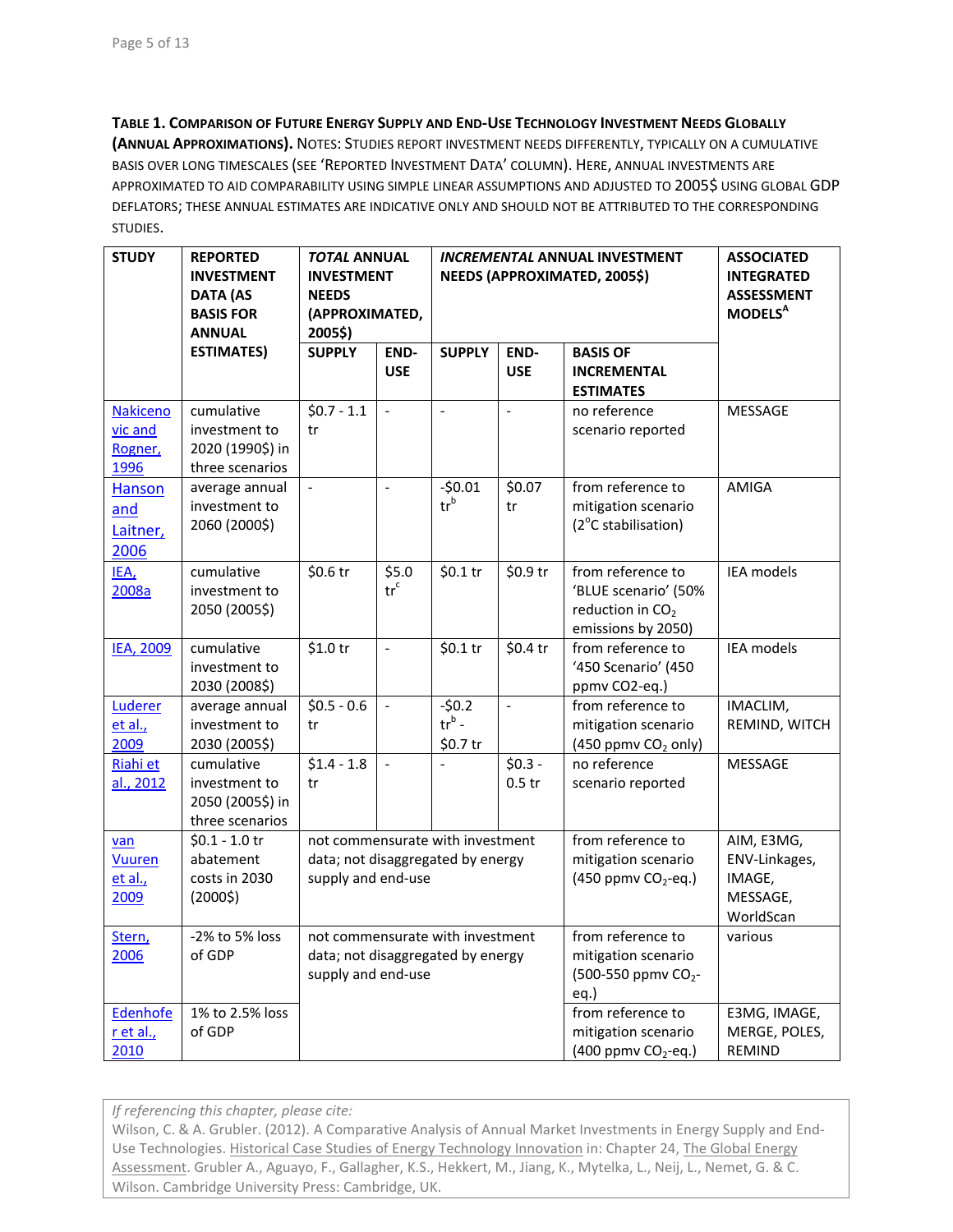<sup>a</sup> Integrated assessment models vary widely in their structure, treatment of energy supply and demand, resolution of specific energy supply and end‐use technologies, technology cost profiles over time, and so on. See

corresponding references for details.<br><sup>b</sup> Net decrease as lower overall energy supply investments due to demand reductions relative to reference

scenario. In Hanson & Laitner (2006), energy supply total also includes systems integration costs.<br><sup>c</sup> Reference scenario totals aggregate total investment in cars, and incremental investments in efficiency in other end-use technologies. Consequently, 94% of total investments in end-use technologies are in transport. See text for discussion and Chapter 6, IEA, 2008a for details.

#### **2.3 Apples, Oranges, and End‐Use Technologies**

Certain characteristics of end‐use technologies help explain their asymmetrical treatment in assessments of energy system investment needs. Firstly, end‐use technologies are not traditionally considered to be energy sector investments, being rather a scatter of different industrial and consumer goods' investments (Nakicenovic, 1986). Energy conversion – from the final user's perspective - is an often incidental attribute of end‐use technologies whose primary purpose is to provide useful services such as lighting (lumens) and mobility (e.g., tonne-kilometres of freight transport). Investments normalised per energy end‐use conversion capacity or final or useful energy end‐use are therefore less meaningful.

Secondly, to ensure investment estimates for energy supply and end‐use technologies are comparable, a common definition of the unit of analysis is needed. Investments in energy supply technologies are quantified at the level of the power plant, refinery or LNG terminal, usually normalised per unit of energy input or output converted. What is the appropriate scale or system boundary of an end‐use technology: engine, car, or road transport system? The one study shown in Table 1 which does estimate *total* end‐use investments sidesteps this problem by combining *total* investments in cars with incremental investments in efficiency improvements in all other end-use technologies (IEA, 2008a). The rationale for defining these system boundaries for estimating energy investments is given (rather unconvincingly) as follows:

*"energy efficiency improvements apply to a wide range of the car's components … [but] for building improvements, a breakdown of the costs of energy efficiency compared to the fabric or structure of a building would be arbitrary, while including the total construction cost would result in buildings taking up a disproportionate share of investment needs, when their primary role is shelter" (*Annex B, IEA, 2008a).

The resulting apples and oranges combination of *total* and *incremental* investments generates an estimate which is hard to interpret and unsurprisingly dominated by cars (see Table 1). It also points to the difficulties of clearly and consistently identifying what is being invested in. If the primary role of buildings is shelter, is the primary role of cars not mobility? Neither investments in buildings nor investments in cars can be narrowly defined as investments in energy conversion.

Thirdly, investments in (and performance of) end‐use technologies are dependent on investments in associated infrastructure such as airports, roads and buildings. Is it meaningful to quantify investments in a home heating system without quantifying the investment needed for the home's building envelope which influences its heating load?

*If referencing this chapter, please cite:*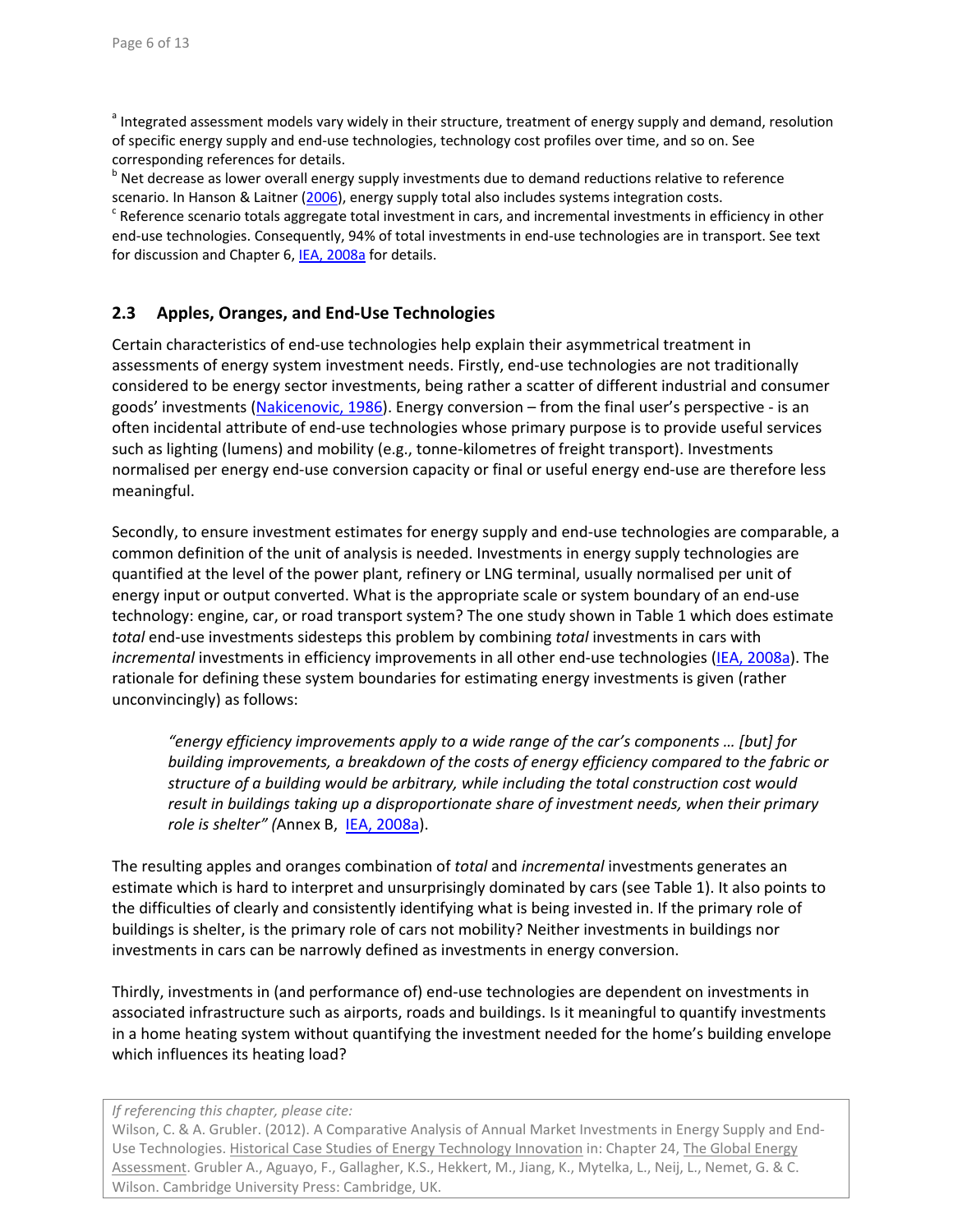Although the same system boundary issue exists for energy supply technologies, it is largely addressed by additionally quantifying the investments in associated transmission and distribution infrastructure. The problem for end-use technologies is that the same approach implies a summation of all investments in building structures, roads, railways, ports, airports, industrial machinery, and so on almost *ad absurdum*. But limiting the assessment of end-use technology investments to their efficiency improvements or mitigation potentials still leaves the problem of apples and oranges comparisons with energy supply technologies.

## **3 METHOD**

#### **3.1 Defining End‐Use Technologies**

Our response to the definitional issues with end‐use technologies is to adopt two consistent although still arbitrary definitions of end‐use technology investments, and quantify total investments in each category. Our first, broader definition and data set describes end‐use technologies as the technological systems purchasable as products by final consumers in order to provide a useful service (Murmann and Frenken, 2006). This implies heating and air conditioning systems not houses, and fridges and ovens not kitchens. Our second, narrower definition and data set describes the specific energy-using components or subsystems of these end‐use technologies. This implies engines in cars, and light bulbs in lighting systems. Table 2 summarises these distinctions for the technologies analysed. In some cases (industrial motors, mobile heating appliances), a distinct energy-using component was not identified and so the data in both cases are the same.

| <b>END-USE SERVICE</b>             | <b>BROAD DEFI4NITION:</b><br><b>END-USE TECHNOLOGY</b>                                                                  | <b>NARROW DEFINITION:</b><br><b>ENERGY-USING COMPONENT</b><br>OF END-USE TECHNOLOGY |  |  |
|------------------------------------|-------------------------------------------------------------------------------------------------------------------------|-------------------------------------------------------------------------------------|--|--|
| mobility                           | commercial jet aircraft                                                                                                 | jet engine                                                                          |  |  |
| mobility                           | vehicles (cars and commercial)                                                                                          | internal combustion engine                                                          |  |  |
| space conditioning                 | central heating systems (boiler/furnace,<br>ducts/pipes, radiators, controls, & network<br>connections for new systems) | <b>boiler</b> or furnace                                                            |  |  |
| space conditioning                 | air conditioning systems (AC unit, ducts,<br>controls, & network connections for new<br>systems)                        | air conditioning unit                                                               |  |  |
| space conditioning                 | mobile heating appliances (e.g., portable<br>convection / fan heaters)                                                  | - (same as for end-use technology)                                                  |  |  |
| lighting                           | <b>lighting</b> (light bulb $+$ fixture)                                                                                | light bulb (or lamp)                                                                |  |  |
| food storage, cooking,<br>cleaning | large household appliances (fridges, freezers,<br>clothes washers & dryers, dish washers,<br>cookers)                   | compressors, motors, fans, heating elements<br>(depending on appliance)             |  |  |
| industrial processes               | industrial motors                                                                                                       | (same as for end-use technology)<br>۰                                               |  |  |

#### TABLE 2. SUMMARY OF END-USE TECHNOLOGIES & THEIR ENERGY-USING COMPONENTS INCLUDED IN BOTTOM-UP **INVESTMENT ESTIMATES.**

*If referencing this chapter, please cite:*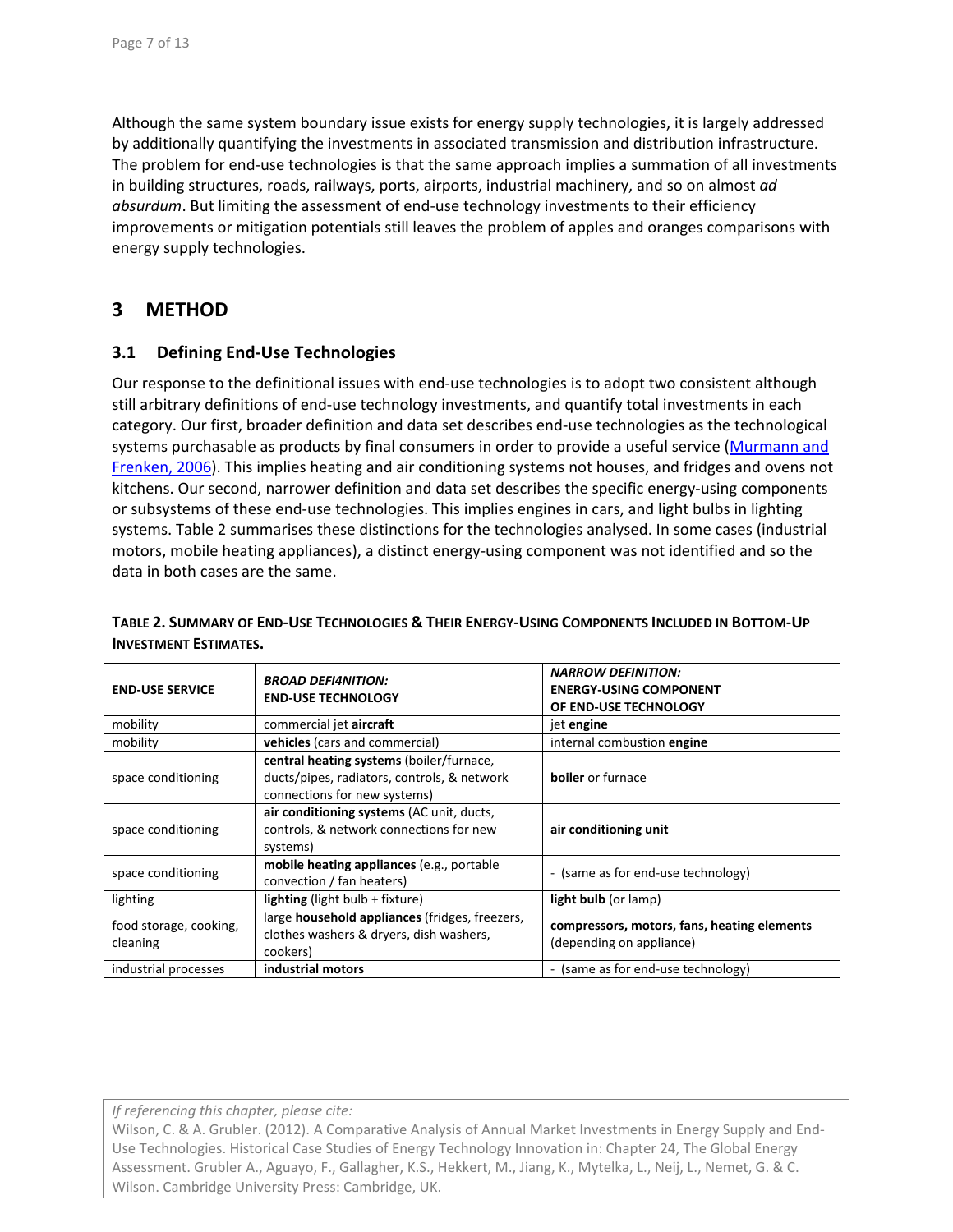#### **3.2 Bottom‐Up Estimation of End‐Use Investments**

We used volume data (production, delivery, sales, installations) and price estimates to approximate total investment in 2005 in both end-use technologies and their specific energy-using components (see below and Table 2 for details). We included low and high sensitivities around central estimates, taking account of uncertainties in both volume and cost assumptions.

Our aim is to provide a first order estimate of end‐use technology investments to allow a meaningful, like-for-like comparison with estimates of energy supply technology investments. We acknowledge the many approximations and limitations in our data and welcome continued critical revision of our estimates. Full details of our data sources and calculations are available from the authors on request.

## **4 RESULTS**

Our first order estimate of *total* global investments in 2005 in end‐use technologies is \$1 ‐ 3.5 trillion, with a central estimate of \$1.7 trillion (see **TABLE 3**Table 1). Our first order estimate of *total* global investments in 2005 in the energy-using components of these end-use technologies is \$0.1 – 0.6 trillion, with a central estimate of \$0.3 trillion (see Table 4).

We emphasize that these *total* annual investment estimates omit many end-use technologies, including: propeller‐based and non‐commercial aircraft, helicopters, all military technologies, mass transit systems, water heaters (residential and other), building envelopes (insulation, windows, doors), information and communication technologies, small appliances, other consumer electronics, and all industrial equipment and process other than motors (e.g., blast furnaces, pulp mills, cement kilns). With the exception of industrial plant and building envelopes, we believe the inclusion of these categories would not substantially increase the narrowly-defined investment range (for energy-using components); however, they would substantially increase the broadly‐defined investment range for end‐use technologies.

*If referencing this chapter, please cite:*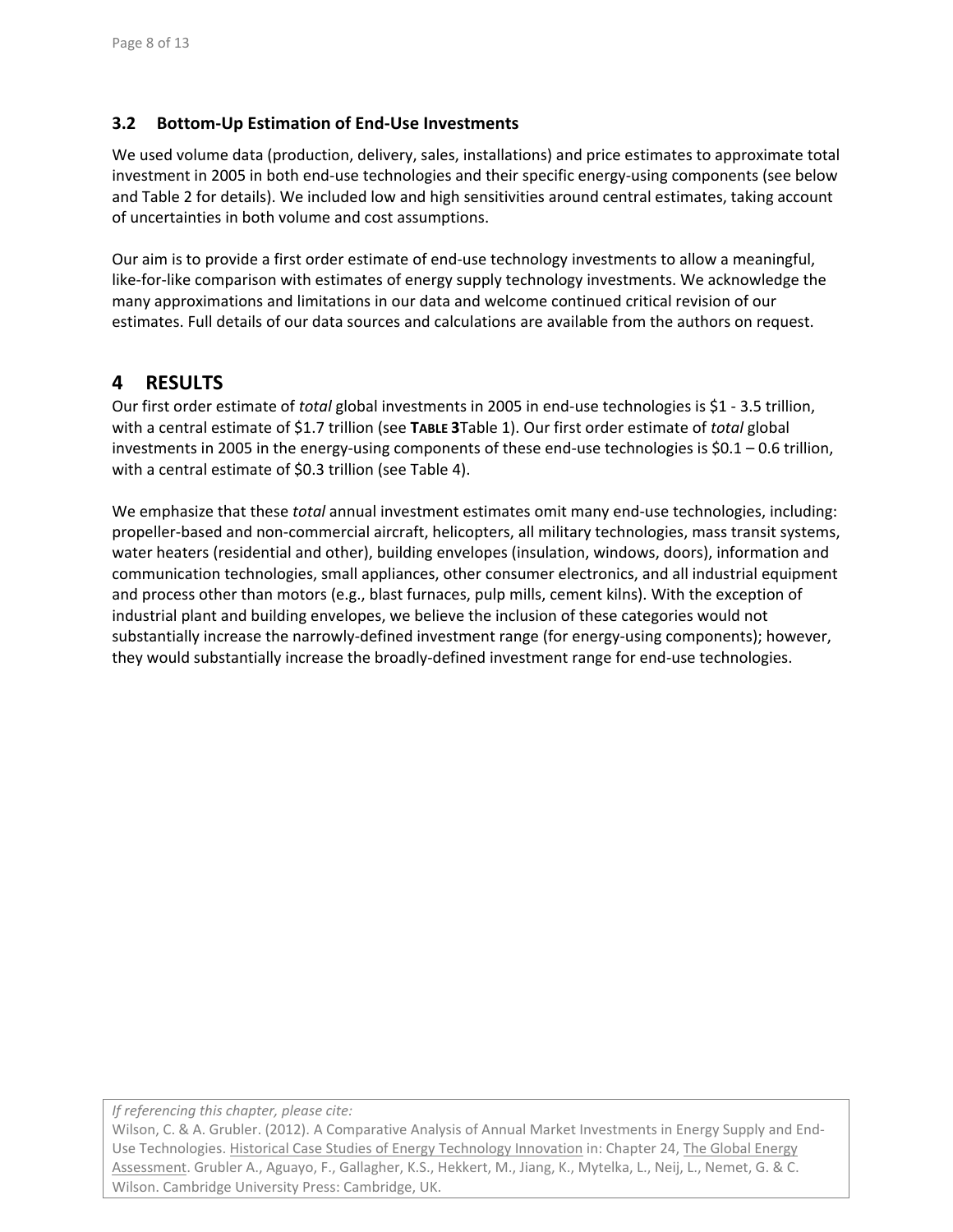**TABLE 3. ESTIMATED ANNUAL INVESTMENTS IN SELECTED END‐USE TECHNOLOGIES.** SOURCES & DATA AVAILABLE FROM THE AUTHORS ON REQUEST.

| 'Energy-Using Components' of End Use Technologies in 2005 2005\$ | low sensitivity | central estimate | high sensitivity | share (central estimate) |
|------------------------------------------------------------------|-----------------|------------------|------------------|--------------------------|
| <b>GRAND TOTAL INVESTMENTS Sbn</b>                               | 124             | 297              | 713              | 100%                     |
| commercial aircraft - jet engines \$bn                           |                 |                  | 13               | 2%                       |
| cars - engines \$bn                                              | 36              | 76               | 159              | 25%                      |
| commercial vehicles - engines \$bn                               | 27              | 57               | 119              | 19%                      |
| buildings (retrofits) - central heating units Sbn                | 13              | 52               | 158              | 18%                      |
| buildings (new) - central heating units \$bn                     |                 | 20               | 41               | 7%                       |
| mobile heating units \$bn                                        |                 |                  |                  | 1%                       |
| buildings (retrofits) - air conditioning units \$bn              |                 | 21               | 69               | 7%                       |
| buildings (new) - air conditioning units \$bn                    |                 | 10               | 20               | 3%                       |
| liahtina Sbn                                                     | 12              | 27               | 59               | 9%                       |
| large household appliances \$bn                                  | 11              | 18               | 53               | 6%                       |
| industrial motors Sbn                                            |                 |                  | 16               | 2%                       |

#### **TABLE 4. ESTIMATED ANNUAL INVESTMENTS IN THE ENERGY‐USING COMPONENTS OF SELECTED END‐USE**

**TECHNOLOGIES.** SOURCES & DATA AVAILABLE FROM THE AUTHORS ON REQUEST.

| End Use Technologies in 2005 2005\$                  | low sensitivity | central estimate | high sensitivity | share (central estimate) |
|------------------------------------------------------|-----------------|------------------|------------------|--------------------------|
| <b>GRAND TOTAL INVESTMENTS Sbn</b>                   | 984             | 1,739            | 3,549            | 100%                     |
| commercial jet aircraft \$bn                         | 12              | 28               | 50               | 2%                       |
| cars Sbn                                             | 540             | 758              | 1,194            | 44%                      |
| commercial vehicles \$bn                             | 270             | 427              | 672              | 25%                      |
| buildings (retrofits) - central heating systems \$bn | 47              | 250              | 979              | 14%                      |
| buildings (new) - central heating systems \$bn       | 33              | 93               | 248              | 5%                       |
| mobile heating systems \$bn                          |                 |                  |                  | 0%                       |
| buildings (retrofit) - air conditioning systems \$bn |                 | 42               | 137              | 2%                       |
| buildings (new) - air conditioning systems \$bn      |                 | 20               | 41               | 1%                       |
| lighting \$bn                                        | 17              | 38               | 83               | 2%                       |
| large household appliances \$bn                      | 45              | 75               | 124              | 4%                       |
| <i>industrial motors</i> Sbn                         |                 | h                | 16               | 0%                       |

Various observations can be made from the compiled data. First, the rank contribution of different technologies to total investments is broadly consistent regardless of the breadth of definition of end‐use technologies. However, the proportionate cost of energy‐using components to their corresponding end‐ use technology is lowest in vehicles. Second, transport technologies dominate both narrowly‐defined and broadly-defined investments (but to a much lesser extent than in the IEA (2008a) study discussed in Table 1 above which mixed total and incremental investments). Third, more is invested in retrofitting heating and cooling technologies than in new building installations, reflecting the longevity of buildings and the more pervasive penetration of mechanical space conditioning technology in developed countries. Fourth, technologies providing mobility and space conditioning account for over four fifths of total investments, again regardless of whether narrowly‐ or broadly‐defined (though reaching as high as 92% of total investments in the latter case).

Disaggregating the data by region shows that approximately two thirds of the end‐use investments in 2005 are in OECD countries and the former Soviet Union (FSU), broadly corresponding to IEA countries. The remaining one third are in developing economies (see Figure 1). However, investment data for aircraft and vehicles is by region of manufacture not final use (and purchase) which inflates the developed country shares of these technologies in our estimates.

*If referencing this chapter, please cite:*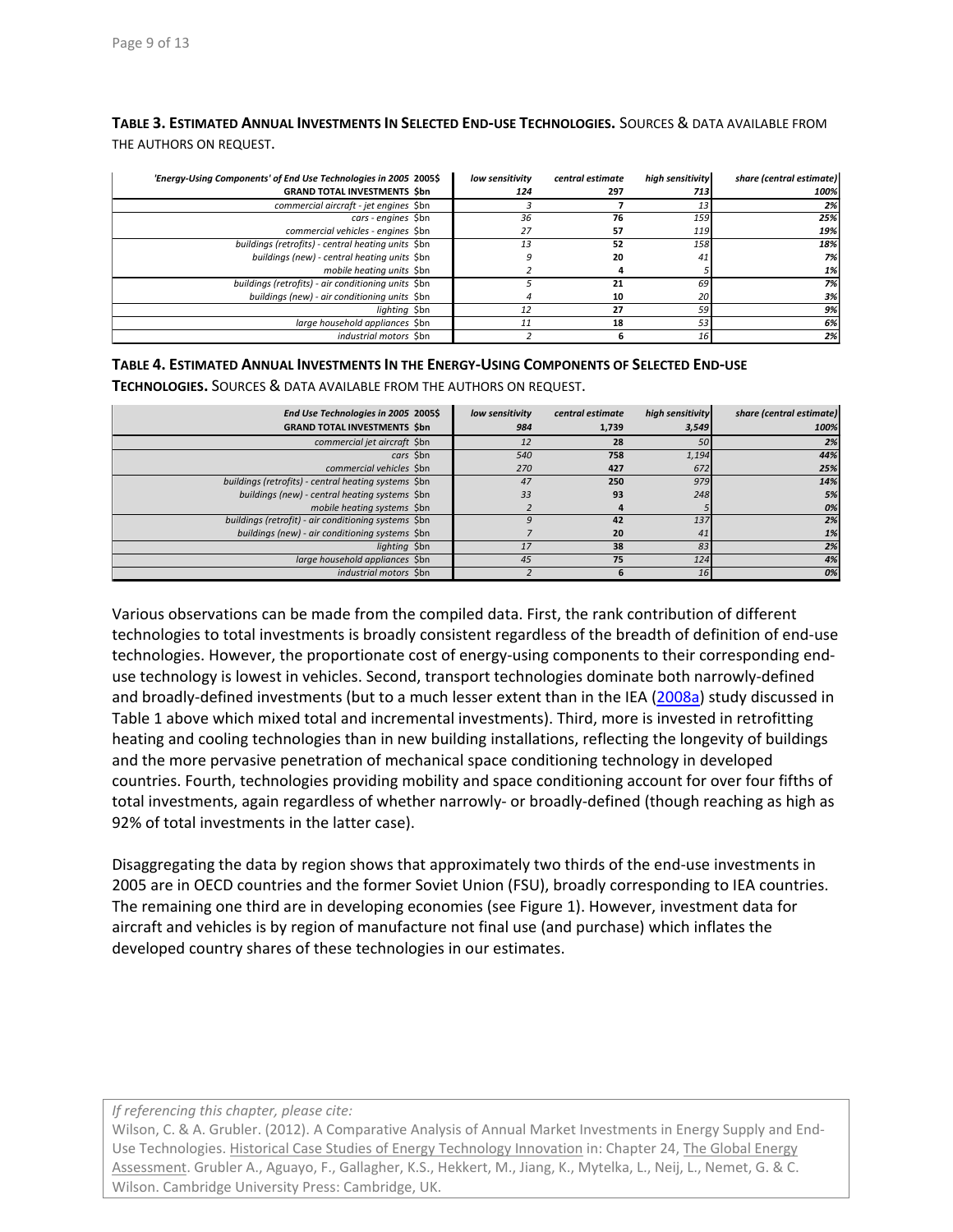

FIGURE 1. ANNUAL INVESTMENTS BY REGION IN END-USE TECHNOLOGIES (LEFT-HAND GRAPH) AND THEIR ENERGY-**USING COMPONENTS (RIGHT‐HAND GRAPH).** SOURCES & DATA AVAILABLE FROM THE AUTHORS ON REQUEST.

## **5 DISCUSSION: THE (RELATIVE) IMPORTANCE OF INVESTMENTS IN END‐USE TECHNOLOGIES**

The range of end-use technology investments is conservatively in the order of  $$0.3 - 4.0$  trillion, adjusting upwards the range of \$0.1 ‐ 3.5 trillion to take into account the extent of technologies missing from our analysis. This compares with the range of current energy supply investments in the order of \$0.7 – 0.9 trillion. Although the two ranges span the same orders of magnitude, the upper bound of end‐ use technology investments is some 4 times greater than its energy supply equivalent. This is in line with the IEA's findings that demand‐side investment needs are four times those of the energy supply alone (p227, IEA, 2008a). It is also in line with the one study we found in our review which quantified total investments consistently for different end‐use technologies, and estimated "*total efficiency investments*" in the US to be three times larger than those in the energy supply (*Ehrhardt-Martinez and* Laitner, 2008).

Estimating *total* diffusion investments in end‐use technologies relative to those in the energy supply is important to understand the financial needs and magnitudes of energy system transformation. It also provides a common and consistent reference point for international policy making and diplomacy in the context of climate change mitigation (Bazilian et al., 2010) and associated analysis of financing needs and investment flows (UNFCCC, 2007). Lastly it helps to put "green growth" policy objectives into perspective. Investments into energy efficiency and energy end‐use emerge as critically important both in overall magnitude and in terms of the necessary incentives and policy inducements to overcome barriers to investment in a sustainable future energy system.

To the extent that *total* investment estimates are granular, i.e., resolved at the level of individual technologies, a like‐for‐like comparison of *total* end‐use and *total* energy supply investments also supports assessments of specific financing implications for different sources of investment (e.g., balance sheets, capital markets, disposable household income) and types of investor (e.g., households, firms, governments). Recognising the importance of investors and sources of capital from outside the traditional energy sector is particularly important. The UK's Committee on Climate Change, for example, only considers the incremental capital needs of the building stock to be investments if financed via energy companies (p145, UK\_CCC, 2010). The IEA calls the change in thinking and structure needed to focus on investments in end‐use technologies "*a paradigm shift*" (p223, IEA, 2008a). This is a longstanding view:

*If referencing this chapter, please cite:*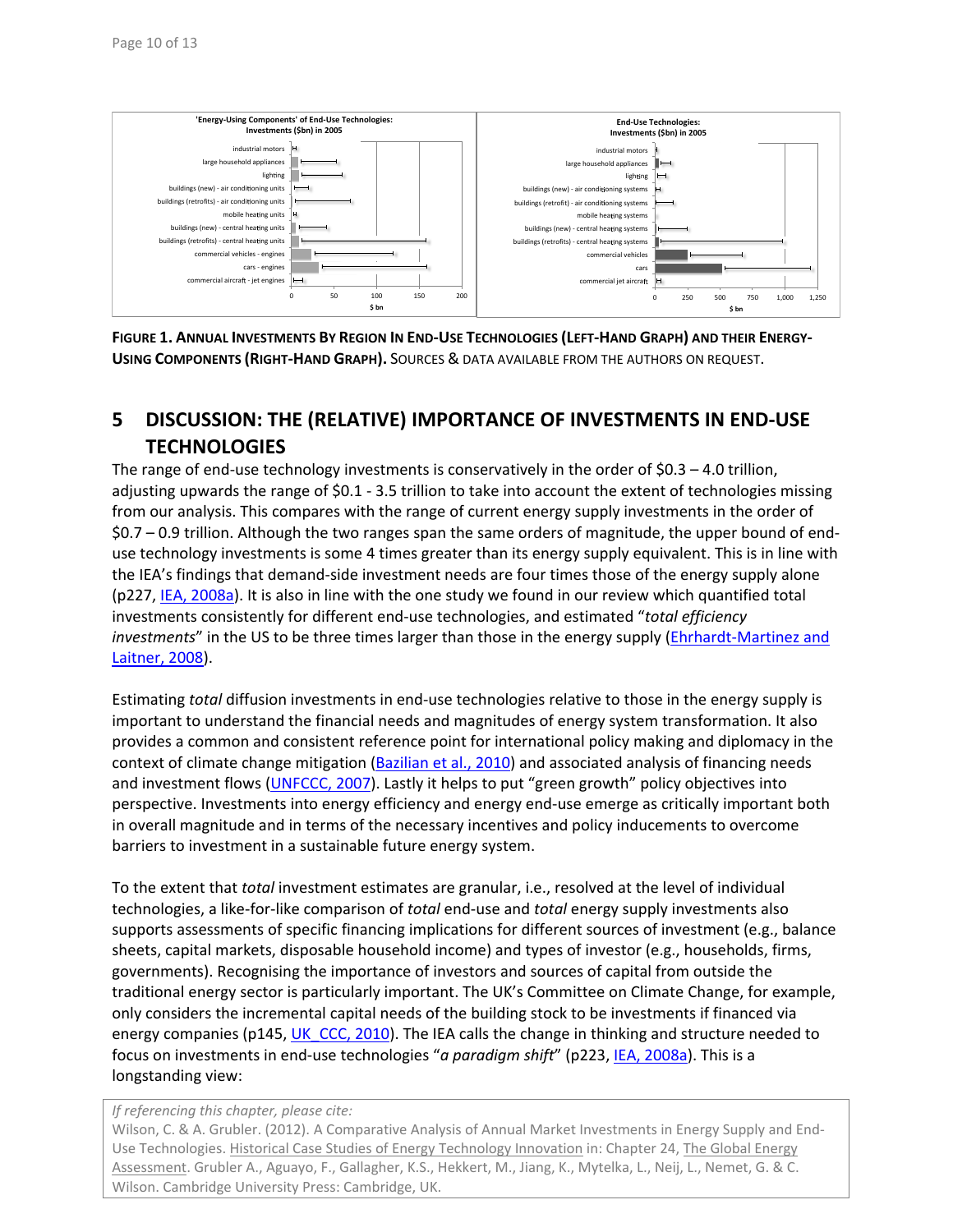"[Traditional definitions of energy investment] *do not include investment in end‐use technologies, such as furnaces, appliances and vehicles, because they are traditionally counted as durable consumer goods or business investments. However, the fact that the performance of end‐use technologies plays such an important role … is a strong argument in favor of new approaches to evaluating energy sector investment*" (p9, Nakicenovic and Rogner, 1996).

The importance of 'diffusion' investments in end-use technologies also warrants a more granular treatment in energy system and climate change mitigation analyses. In particular, like-for-like comparisons of financing requirements for both energy supply and end‐use technologies avoid the risk that scenarios relying heavily on efficiency improvements and end‐use technology investments appear less costly than scenarios relying heavily on decarbonisation via energy supply technology investments. This appearance will be an artefact of the way in which total investments in energy supply technologies are compared with incremental investments in end-use technologies. This is straightforwardly misleading. In other cases, end‐use technology investments are not estimated in any form (see Table 1). If *total* investments for both energy supply and end‐use technologies cannot be meaningfully compared, then *incremental* investment definitions should be consistently applied (see Luderer et al., 2009 for an example). But even this is unsatisfactory. Informed policy choices and investment frameworks should explicitly consider energy end‐use and efficiency options and should account for associated total investment needs in their entirety. Otherwise, they will be structurally biased in favour of the energy supply.

## **6 FURTHER READING**

Erhardht‐Martinez & Laitner (2008) provide one of the few available syntheses of end‐use investments although using a different methodology and for the US only. Nakicenovic and Rogner (1996)'s early work establishes the conventional supply emphasis of energy investment analysis.

## **7 REFERENCES**

- Bazilian, M., Nussbaumer, P., Haites, E., Levi, M., Howells, M. & Yumkella, K. K., 2010. Understanding the Scale of Investment for Universal Energy Access. *Geopolitics of Energy,* **32**(10‐11): 21‐42.
- Cofala, J., Purohit, P., Rafaj, P. & Klimont, Z., 2008. GHG mitigation potentials and costs from energy use and industrial sources in Annex I countries - Methodology. Laxenburg, Austria: International Institute for Applied Systems Analysis (IIASA).
- Edenhofer, O., Knopf, B., Barker, T., Baumstark, L., Bellevrat, E., Chateau, B., Criqui, P., Isaac, M., Kitous, A., Kypreos, S., Leimbach, M., Lessmann, K., Magné, B., Scrieciu, S., Turton, H. & van Vuuren, D., 2010. The Economics of Low Stabilization: Model Comparison of Mitigation Strategies and Costs. *The Energy Journal,* **31**(Special Issue: The Economics of Low Stabilization): 11‐48.
- Ehrhardt‐Martinez, K. & Laitner, J. A., 2008. The Size of the U.S. Energy Efficiency Market: Generating a More Complete Picture. Washington, DC: American Council for an Energy Efficient Economy (ACEEE).
- Enkvist, P.‐A., Naucler, T. & Rosander, J., 2007. A cost curve for greenhouse gas reduction. *The McKinsey Quarterly,* (1).

*If referencing this chapter, please cite:*

Wilson, C. & A. Grubler. (2012). A Comparative Analysis of Annual Market Investments in Energy Supply and End‐ Use Technologies. Historical Case Studies of Energy Technology Innovation in: Chapter 24, The Global Energy Assessment. Grubler A., Aguayo, F., Gallagher, K.S., Hekkert, M., Jiang, K., Mytelka, L., Neij, L., Nemet, G. & C. Wilson. Cambridge University Press: Cambridge, UK.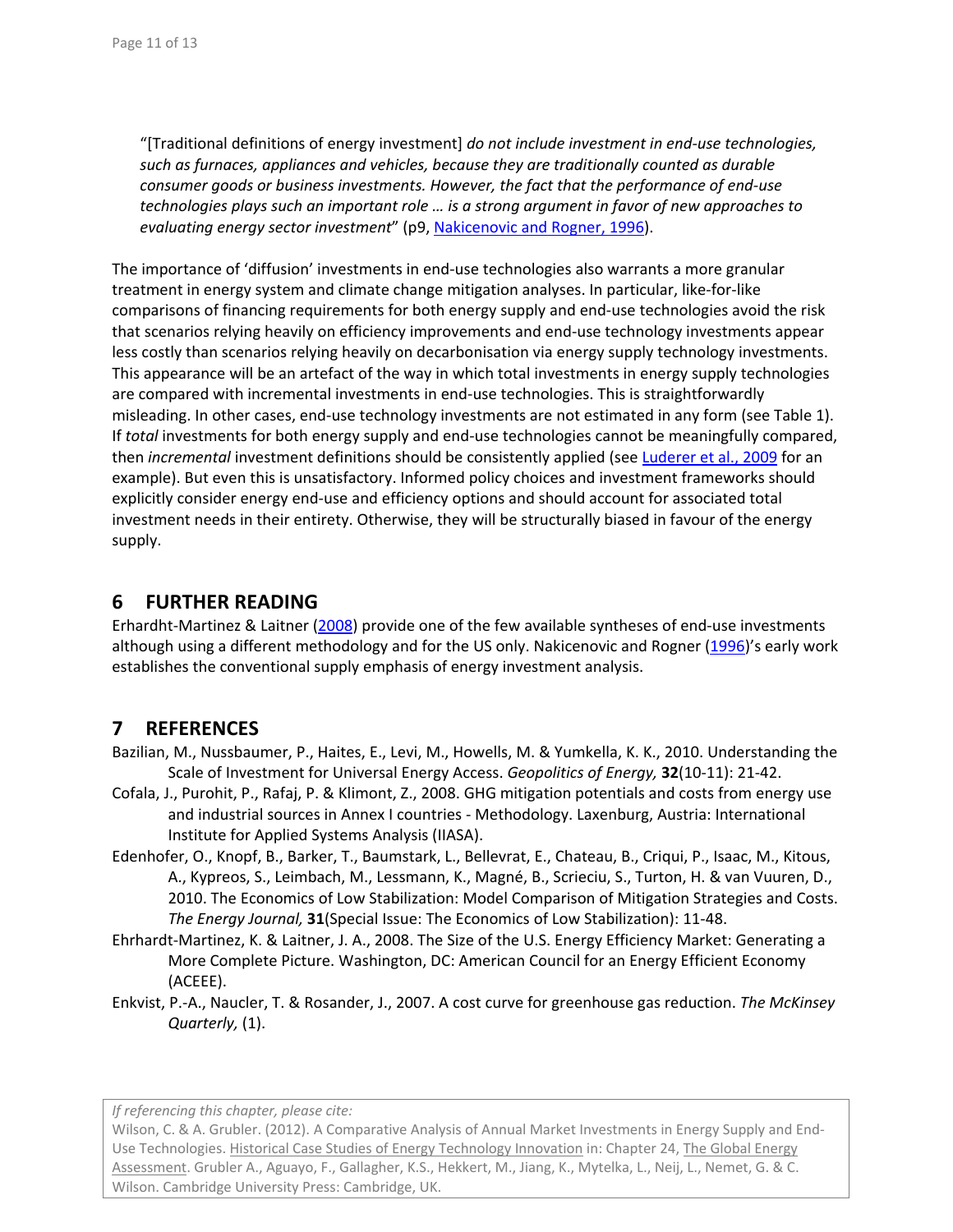- Hanson, D. A. & Laitner, J. A. S., 2006. Technology Policy and World Greenhouse Gas Emissions in the AMIGA Modeling System. *Energy Journal,* **27**(Special Issue: Multi‐Greenhouse Gas and Climate Policy): 355‐371.
- IEA, 2003. World Energy Investment Outlook. Paris, France: International Energy Agency.
- IEA, 2008a. Energy Technology Perspectives 2008 ‐ Scenarios and Strategies to 2050. Paris: Organization for Economic Cooperation & Development.
- IEA, 2008b. *World Energy Outlook,* Paris, France, International Energy Agency.
- IEA, 2009. *World Energy Outlook,* Paris, France, International Energy Agency.
- Levine, M., Ürge‐Vorsatz, D., Blok, K., Geng, L., Harvey, D., Lang, S., Levermore, G., Mongameli Mehlwana, A., Mirasgedis, S., Novikova, A., Rilling, J. & Yoshino, H., 2007. Residential and commercial buildings. *In:* METZ, B., DAVIDSON, O. R., BOSCH, P. R., DAVE, R. & MEYER, L. A. (eds.) *Climate Change 2007: Mitigation. Contribution of Working Group III to the Fourth Assessment Report of the Intergovernmental Panel on Climate Change.* Cambridge, UK and New York, USA: Cambridge University Press.
- Luderer, G., Bosetti, V., Steckel, J., Waisman, H., Bauer, N., Decian, E., Leimbach, M., Sassi, O. & Tavoni, M., 2009. The Economics of Decarbonization – Results from the RECIPE model intercomparison: RECIPE Background Paper. Potsdam, Germany: Potsdam Institute.
- McKinsey, 2009. Pathways to a low‐carbon economy. Version 2 of the Global Greenhouse Gas Abatement Cost Curve. London, UK: McKinsey and Company.
- Murmann, J. P. & Frenken, K., 2006. Toward a systematic framework for research on dominant designs, technological innovations, and industrial change. *Research Policy,* **35**(7): 925‐952.
- Nakicenovic, N., 1986. The automobile road to technological change : Diffusion of the automobile as a process of technological substitution. *Technological Forecasting and Social Change,* **29**(4): 309‐ 340.
- Nakicenovic, N. & Rogner, H. H., 1996. Financing Global Energy Perspectives to 2050. *OPEC Review,* **20**(1): 1‐23.
- Riahi, K., Dentener, F., Gielen, D., Grubler, A., Jewell, J., Klimont, Z., Krey, V., McCollum, D., Pachauri, S., Rao, S., van Ruijven, B., van Vuuren, D. P. & Wilson, C., 2012. Chapter 17 ‐ Energy Pathways for Sustainable Development. *Global Energy Assessment ‐ Toward a Sustainable Future.* Cambridge University Press, Cambridge, UK and New York, NY, USA and the International Institute for Applied Systems Analysis, Laxenburg, Austria.
- Riahi, K., Grubler, A. & Nakicenovic, N., 2007. Scenarios of long‐term socio‐economic and environmental development under climate stabilization. *Technological Forecasting and Social Change,* **74**(7): 887‐935.
- Stern, N., 2006. *The Stern Review on the Economics of Climate Change,* Cambridge, UK, Cambridge University Press.
- UK CCC, 2010. The Fourth Carbon Budget: Reducing emissions through the 2020s. London, UK: UK Committee on Climate Change.
- UNFCCC, 2007. Investment and Financial Flows to Address Climate Change. Bonn, Germany: UN Framework Convention on Climate Change.
- Ürge‐Vorsatz, D. & Metz, B., 2009. Energy efficiency: how far does it get us in controlling climate change? *Energy Efficiency,* **2**(2): 87‐94.
- van Vuuren, D., Hoogwijk, M., Barker, T., Riahi, K., Boeters, S., Chateau, J., Scrieciu, S., van Vliet, J., Masui, T., Blok, K., Blomen, E. & Krama, T., 2009. Comparison of top‐down and bottom‐up estimates of sectoral and regional greenhouse gas emission reduction potentials. *Energy Policy,* **37**: 5125– 5139.

*If referencing this chapter, please cite:*